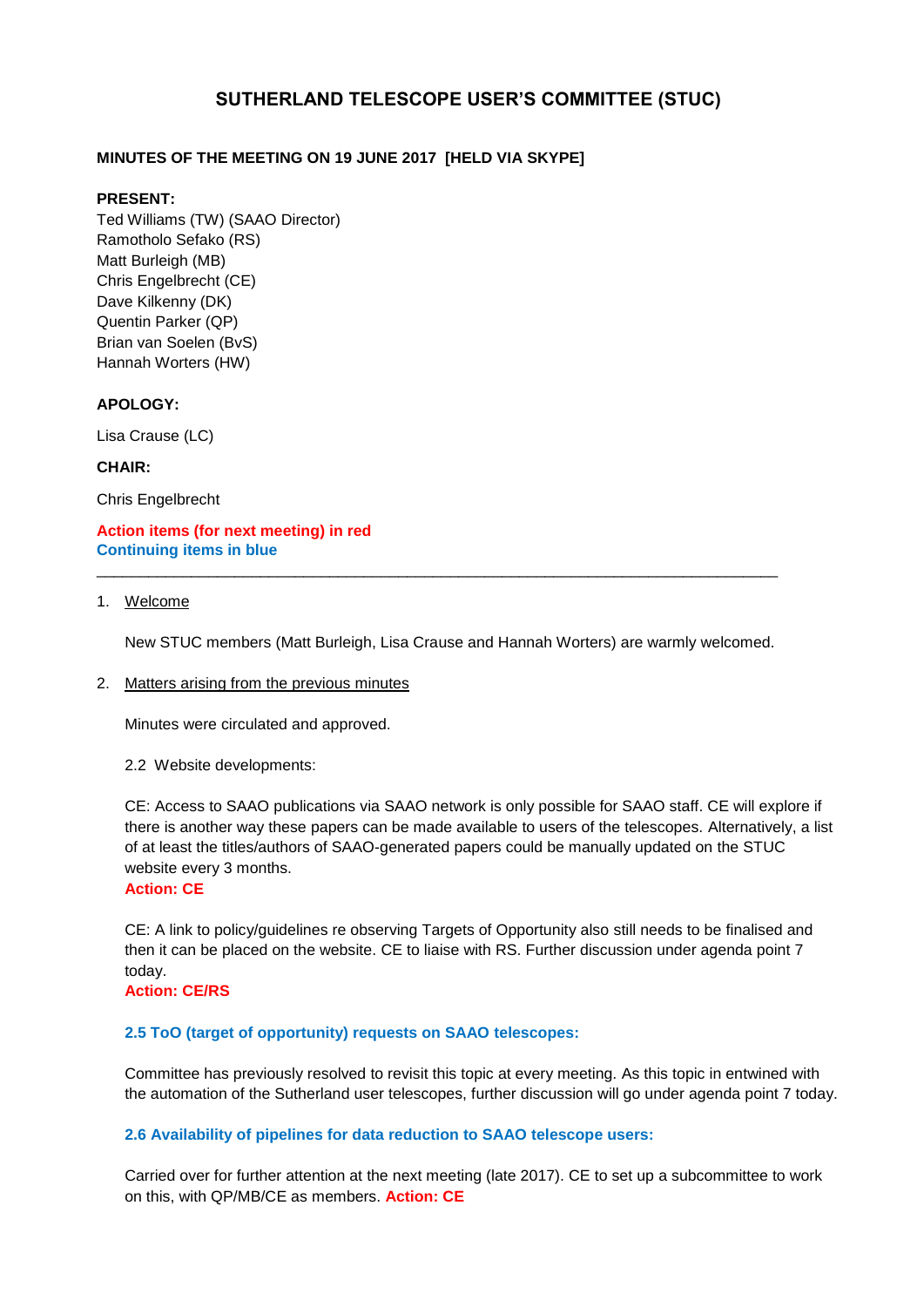3.1 Inputs from user community based on last minutes

Carried over from previous meeting: QP notes that a SNR calculator for SpUpNIC is not yet available on the instrument webpage. TW points out that there are a number of practical examples of exposures taken with SpUpNIC on the website though, which could provide a guide for planning observations. The actual link is here:

[https://topswiki.saao.ac.za/index.php/Sample\\_Spectra\\_of\\_Spectrophotometric\\_Standard\\_Stars](https://topswiki.saao.ac.za/index.php/Sample_Spectra_of_Spectrophotometric_Standard_Stars) LC to report back on possible improvements that could be made in this respect. **Action: LC**

Support community of SpUpNIC users: carried over for attention at next meeting. **Action: CE**

### 3. Inputs from user community based on last minutes

No inputs received this time round.

4. Telescope status/developments

RS: The new 1.0 m telescope (named "Lesedi") was commissioned in September 2016. HW has been pushing to get the instrumentation ready for outside users. Two applications to use Lesedi were received for trimester 3 of 2017.

RS: The water leakage problem on the 1.9 m telescope has been resolved. The problem with the X/Y slides is receiving attention.

RS: The old 1.0 m telescope has been successfully operated from Cape Town in remote observing mode (as a test). Steve Potter also carried out spectroscopy with the 1.9 m tel. remotely from Cape Town.

RS: An accident occurred on the IRSF telescope in February 2017, when a cooling hose got caught and damaged.

The Las Cumbres Observatory (LCO) has confirmed that two 0.4 m-aperture telescopes will be added to the current 3-telescope configuration of the LCO on the Sutherland site.

TW informs members that the budget for the proposed new 4 m-class telescope on the site has been cancelled by the Department of Science and Technology, due to funding constraints. The (previouslyallocated) design funds will be used for work on the 1.8 m PRIME wide-FoV telescope coming to the site. This project is a collaboration with institutions from Japan and has been fully approved for goahead. It will feature a near-infrared spectrograph.

MB asks if this is intended to replace the IRSF.

TW clarifies that it will be an additional instrument; the IRSF is set to continue operations. The agreement with SAAO will be on similar terms as the IRSF agreement and operations are expected to commence in 2019.

#### 5. Instrumentation status/developments

CE reads out the submitted report (attached as an appendix to these Minutes). Main points:

- i) The old 1.0 m tel. and the 1.9 m tel. are being brought onto a uniform system for fully remote operation.
- ii) Testing is underway on the Widefield Nasmyth Camera (WiNCam) for Lesedi.
- iii) The WALOP polarimeter destined for the old 1.0 m tel. is expected in 2018.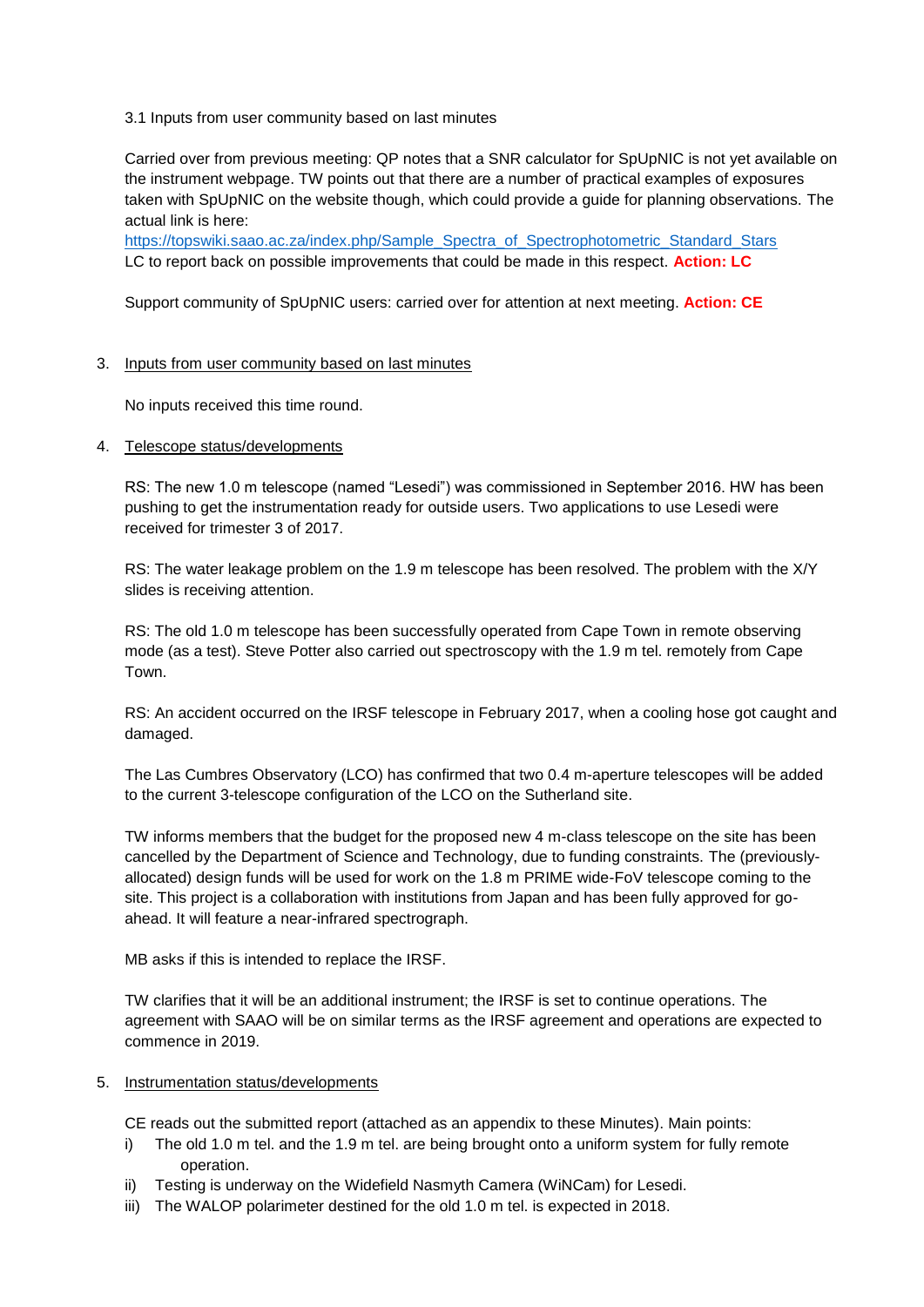iv) A low-resolution spectrograph is planned as a third instrument (after SHOC and WiNCam) on Lesedi. Note especially the following comment from SAAO: "We worked hard to get community input on this decision, but it was a difficult task because there was not a significant response."

BvS asks about the responses: most came from inside SAAO, but there were only a handful of responses in total.

"Suggestions from the STUC on how to better include the community in instrumentation decisions are most welcome."

Out of three possibilities presented to the community, the SPRAT-based proposal was selected. MB endorses this as probably the best option of the three.

TW clarifies that the choice to go with the SPRAT-based design does not exclude further instruments being added to the Lesedi portfolio in future.

- v) A new grating lock on the SPUpNIC spectrograph seems to have solved the stability and flexure issues.
- vi) Still with SpUpNIC: "An investigation was made into a faint tail that is seen on lines in arc frames: the feature is due to ghosting and was not detectable in the lab when the instrument was built. As it is a low-level effect and would be difficult to do any additional troubleshooting, the plan is to ensure that users are aware."

QP responds by stating a massive loss of flux occurring with SpUpNIC – as much as 50%. In addition, serious line blending is seen to occur. TW and RS request that as much detail as possible about the problem be emailed to LC so that the problem can be investigated.

vii) The ATLAS (Asteroid Terrestrial-impact Last Resort Alert System) telescope might arrive at Sutherland in 2019. A solar-power system to support it is already funded, but an approved permit from Eskom is awaited before it can be installed.

#### 6. Software developments

No new developments since the previous meeting were reported.

#### 7. Service Observing (including ToO requests)

CE asks about the frequency of formal requests for service observing. RS replies that the demand has been slight thus far – perhaps because there is no guarantee that a requested observation will actually be carried out.

TW suggests that SAAO PDFs and PhD students should be assigned to some service observing requests, in return for the generous financial support they are receiving. RS notes that Lesedi is purpose-designed for service observing.

HW notes that service observing proposals have not yet been explicitly solicited for Lesedi as yet. CE asks HW to notify him (on behalf of STUC) when this does get initiated. **Action: HW**

QP relates good experience with the AAT to suggest that SAAO should also experiment with offering full (week-long??) observing runs with Lesedi, given that service observing requests have been few in general. TW notes that service observing will be easier with Lesedi as all instruments will be mounted all of the time.

MB notes that he gets private requests for service observing on frequent occasions. CE has had the same experience (almost one for every observing week spent at Sutherland). QP also reports frequent